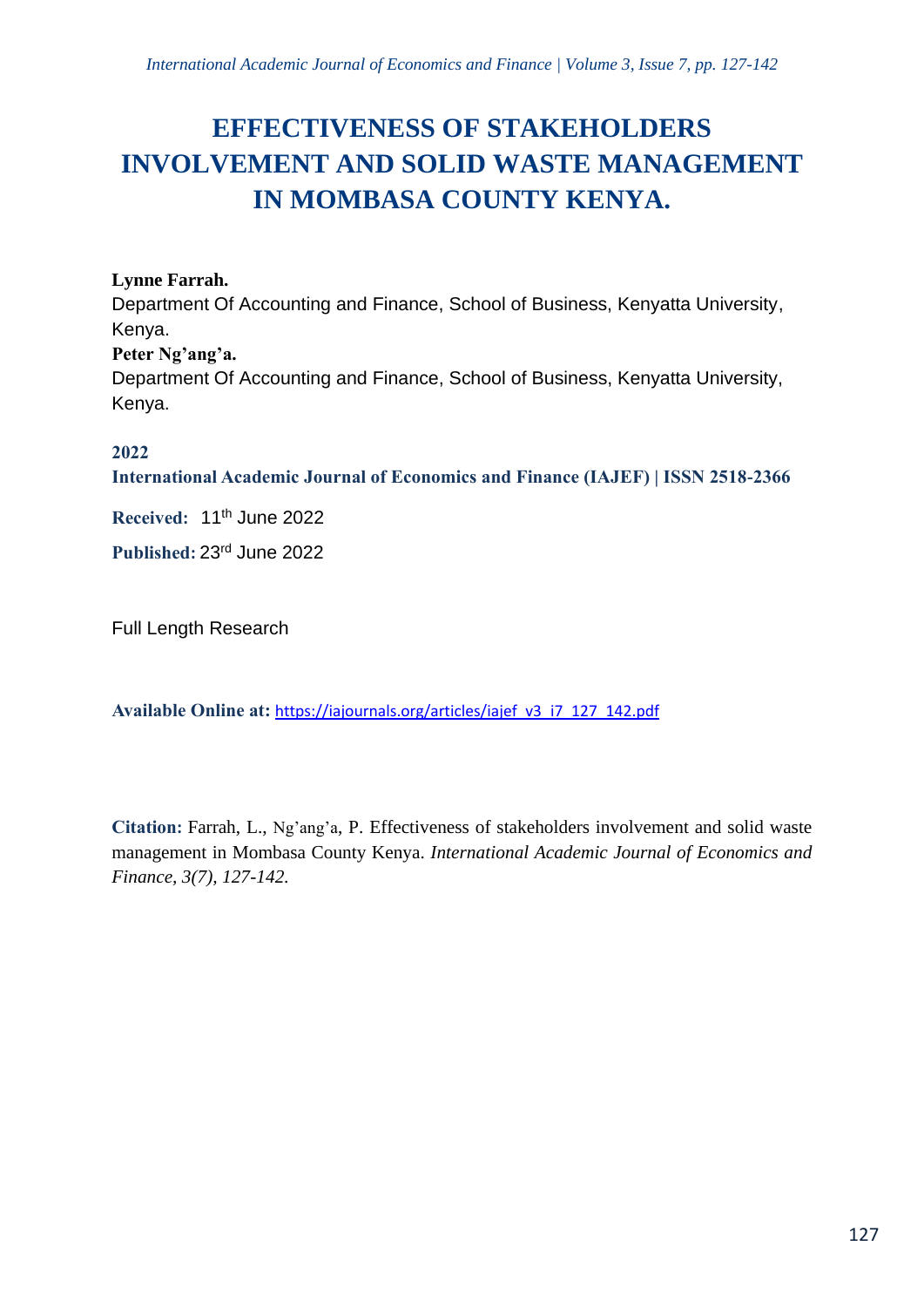## **ABSTRACT**

Solid waste management is a public issue with health, environmental, economic and social implications at the home, local, national and international levels. The overall purpose of this study was to investigate stakeholder involvement and waste management in Mombasa County, Kenya. In particular, to determine the stakeholders' awareness, engagement, commitment, capacity building on solid waste management. Stakeholder theory and capacity building theory were used as the theoretical framework. Therefore, this survey employed a descriptive survey design. A stratified cluster sampling technique was used. A household approach was then used that factored the socioeconomic conditions, level of waste generation, the sub-county administration units and the demographic details of a region. Thus, the study utilised a two-stage cluster sampling within the strata of waste generators and waste managers in Mombasa County for the period of 4 weeks. The questionnaires and interview schedule were utilized to gather primary data. Pre-testing was done at Kisauni Constituency where validity and reliability was tested. Therefore, all the predictor items had a Cronbach's Alpha Coefficient greater than 0.7. A response rate of 77.4% (240) was achieved that included waste generators who were the household heads, and waste collectors/managers who were the DoEWE managers, project managers NGO/CBO and private solid firms' managers. The odds ratio indicates that the odds of effective solid waste management practices increases by a factor of 2.459 on stakeholder's awareness, 0.108 on stakeholder's engagement, 0.679 on stakeholder's capacity building and 2.671 on stakeholder's commitment to 3R. Solid waste management was found to be statistically significant with the predictor variables of the study. SWM has a moderate correlation (0.491) on awareness, low correlation (0.189) on engagement, moderately high correlation (0.574) on commitment and a moderate correlation (0.318) on capacity building. This study informs the importance of involving the stakeholders in order to achieve effective solid waste management. Policies and strategic plans written in consultation with all the relevant stakeholders will help in improving the current state of solid waste management in Mombasa County. Appropriate laws, regulations and enactment will be on track and operational inefficiencies will be reduced if the stakeholders are involved in the issue of solid waste management.

**Keywords**: Stakeholders Awareness, Stakeholders Engagement, Stakeholders' Commitment, Stakeholders Capacity Building And Solid Waste Management.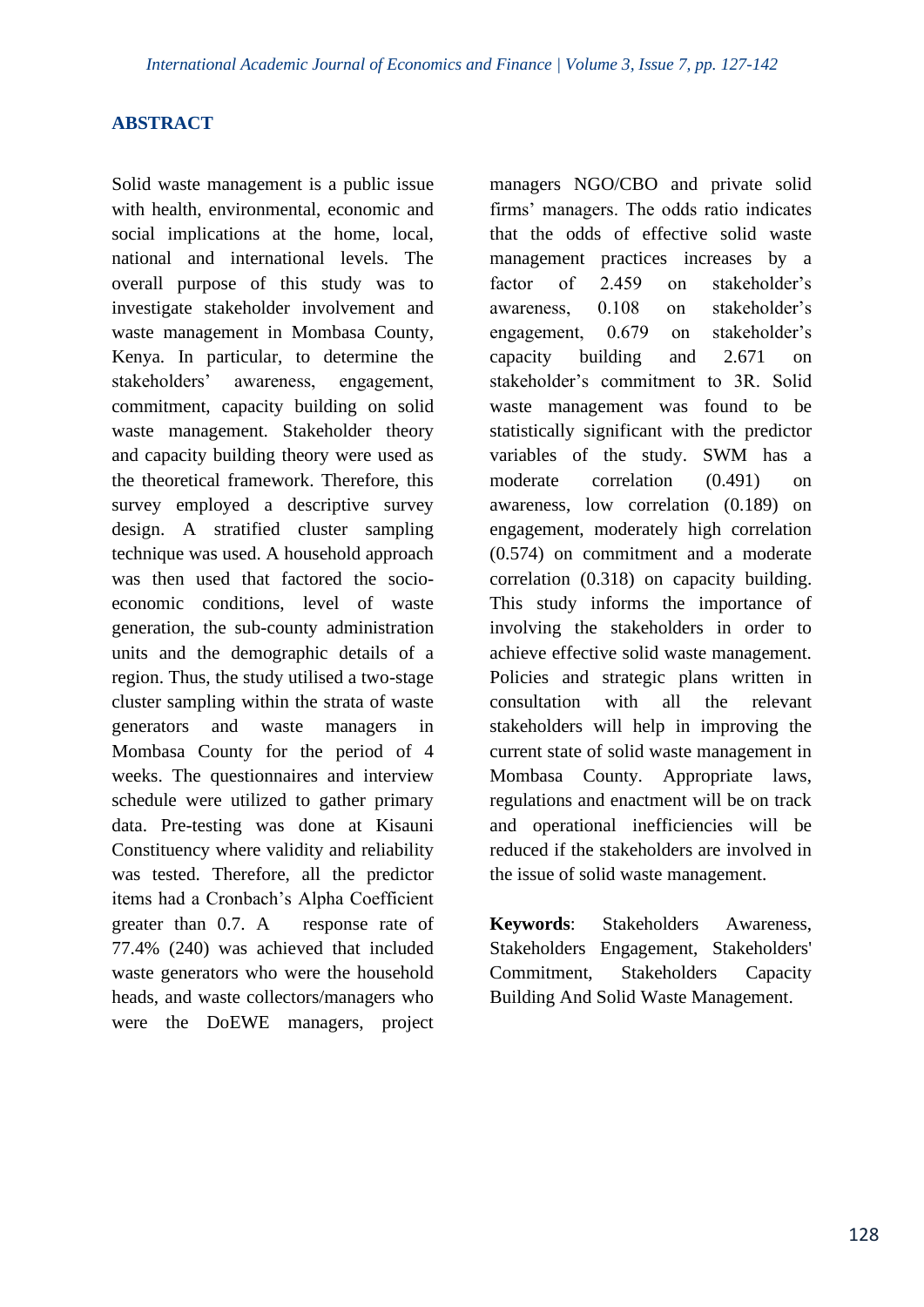#### **INTRODUCTION**

One of the most significant issues that local governments face, particularly in metropolitan areas, is the efficient and effective management of solid waste (Firdaus & Ahmad, 2010; Lissah *et al*., 2021). The urbanization and population increase have led to a surge in the generation of significant amounts of solid waste across a majority of the cities in developing countries. Far exceeding the capacity of local governments to manage waste in observance of sanitary conditions of solid waste is posing a great challenge (Amugsi *et al*., 2016; UN-Habitat, 2020). Lohri, Camenzind, & Zurbrügg, (2014) explains that in spite of spends 30- 50% of its operating budget on waste management, but only in urban areas of low- and middle-income countries, like Ghana just collect 50-80% of waste generated. An estimated 12,710 tonnes of bulky waste is generated each day in Ghana, (Medina, 2011) of which only 10% is collected and disposed of in designated landfills (Douti et al., 2017; Zakarya et al., 2020).

In Ghana, it is estimated that local authorities spend 50 to 70 percent of their budget on waste management and disposal (Yoada et al., 2014). Nevertheless, the cost of deteriorating sanitation due to indiscriminate waste disposal is estimated at US \$ 290 million annually, which is equal to 1.6% of GDP (WSP, 2017). The main obstacles to solid waste disposal are related to the bad practices of the inhabitants reflected in littering roads, waterways and other public spaces (Oteng-Ababio et al., 2013).

In Sub-Saharan Africa, the inadequacy of institutional and legal framework on safe, solid waste collection and disposal methods is traced back to the early to mid-1980s (Gladding, 2002; AfDB, 2015). Lack of capacity in the urban authorities resulted in poor waste management, therefore not set it as a priority (Palczynski, 2002). In response, some local authorities opted to contract technocrats to help plan and manage the solid waste from collection to disposal (Medina, 2000). Henry *et. al*., 2006 study revealed that irrespective of the technical bridge, there was inefficiency in financial lobbying resulting in little impact on solid waste management; this remains a challenge to date (Njoroge et al., 2014). Nevertheless, due to increased awareness of solid waste effects, environmental values, and ethos, governments were prompted to establish institutional and legal frameworks to address the solid waste quagmire (Nyarangi, 2012).

In Kenya, the lack of expertise of waste organization managers in proper waste management processes contributes to the challenge of waste management (Haregu et al., 2017). Floods and disease outbreaks have occurred as a result of unintentional or dangerous dumping of waste into the open ocean and waters (Njoroge, Kimani, Ndunge, 2014). In many cities in Kenya, despite the aspirations of progressive legislators, such as strengthening neighbouring government experts to guide waste management and strategies to support the private sector in management of waste and obstacles remain in controlling (Malomba, 2012).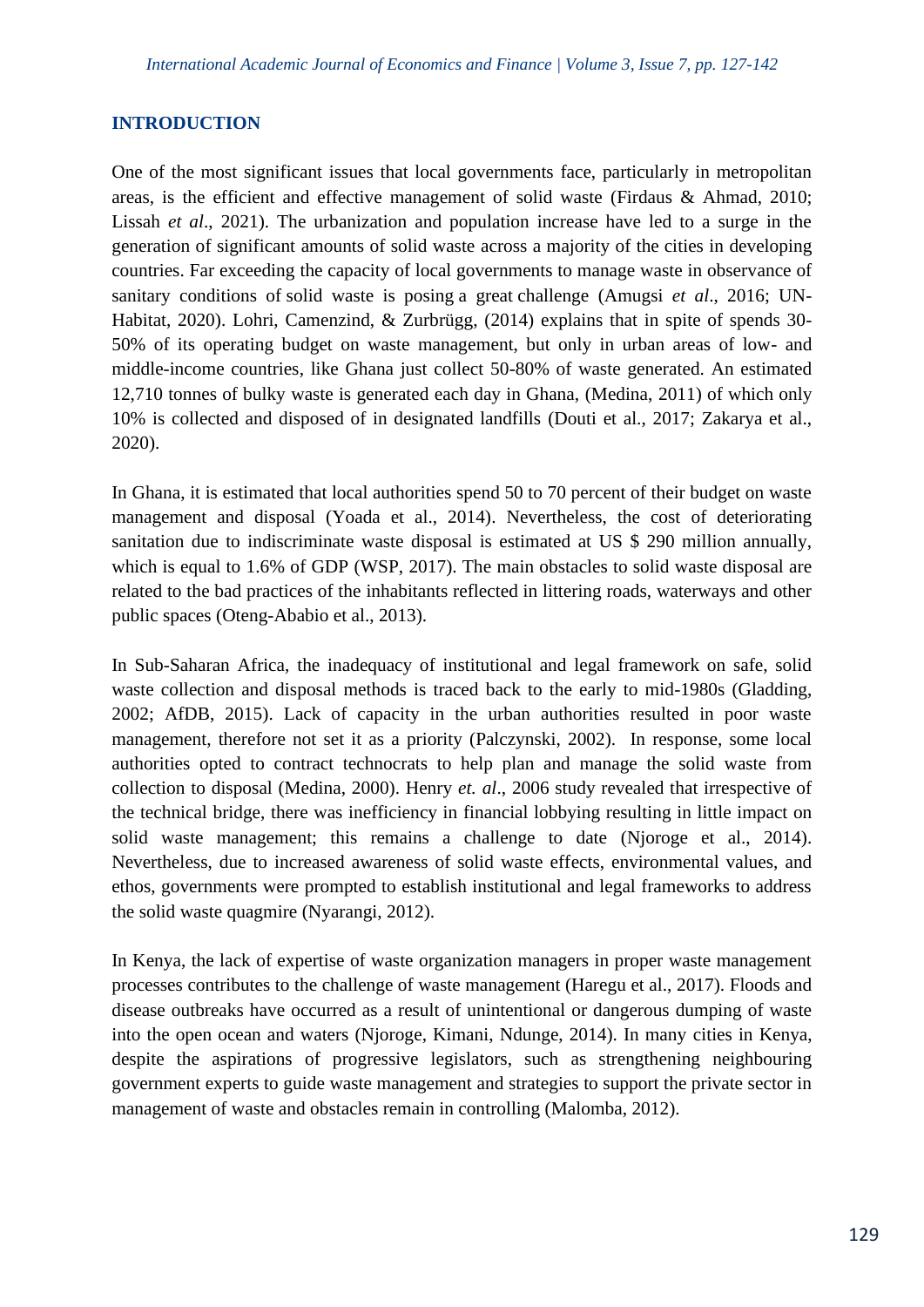In urban areas of Kenya, the issues associated with legitimate heavy-duty garbage collection are difficult for neighbouring government agencies. City governments and waste organizations are frequently dazed by the amount of waste they generate each day (Uba, 2020). The lack of a fully organized and competent waste management system justifies the unfortunate state of waste management, especially by the Kenyan county governments (Ngugi, 2016).

Waste managers routinely work with the general public by handling inquiries and complaints from the general public, investigating allegations of illegal removal of severe waste and holding subsequent meetings, and cooperating with other regulatory agencies. Thus, the review aims to comprehend the contributions of solid waste management with stakeholders in identifying effective system failures.

# **Statement of the Problem**

According to the waste property survey cited in Oyake Ombis (2017), Mombasa County produces an estimated 875 tonnes of solid waste per day. Of this, about 460 tonnes of waste are collected and disposed of, almost 50% of daily production is untreated and most is dumped in open spaces. Even though the County appears to have taken initiatives around solid waste, it has not come out strongly to develop a solid waste management blueprint that can embrace and guide all solid waste management activities and their actors. Moreover, although the County Government of Mombasa has procured several waste collection trucks and equipment, there is still a lot of accumulation of waste at the collection points and transfer stations, with delayed collection attracting several informal waste recovery activities open burning at those temporary collection sites.

Regarding solid waste management, extensive studies have been conducted prior to devolution, including Akoto, 2011; Haregu *et al*., 2017; Malomba, 2012; Muendo, 2000; Muindi, Mberu, Aboderin, & Amugsi, 2020; Ndumbu, 2013; Tan, 2012; Uba, 2020; Wekisa & Majale, 2020. There is also an unpublished thesis by Chanya, 2020 on the determinants of solid waste management in Mombasa County. However, little exists on understanding the stakeholders' involvement and solid waste management in Mombasa County. According to Sanjeevi & Shahabudeen (2015), the UN classification of solid waste management is grouped into two models relating to minimizing waste generation and resources needed to manage waste. To achieve this, it is of greatest importance to comprehend stakeholder relationships and their role in waste management to fill the gaps identified in previous studies in Mombasa County. The current study sought to determine stakeholder involvement and waste management in Mombasa County, Kenya.

# **Objectives of the Study**

- i. To determine the effects of stakeholders awareness and solid waste management in Mombasa county, Kenya
- ii. To establish the effects of stakeholders engagement and solid waste management in Mombasa county Kenya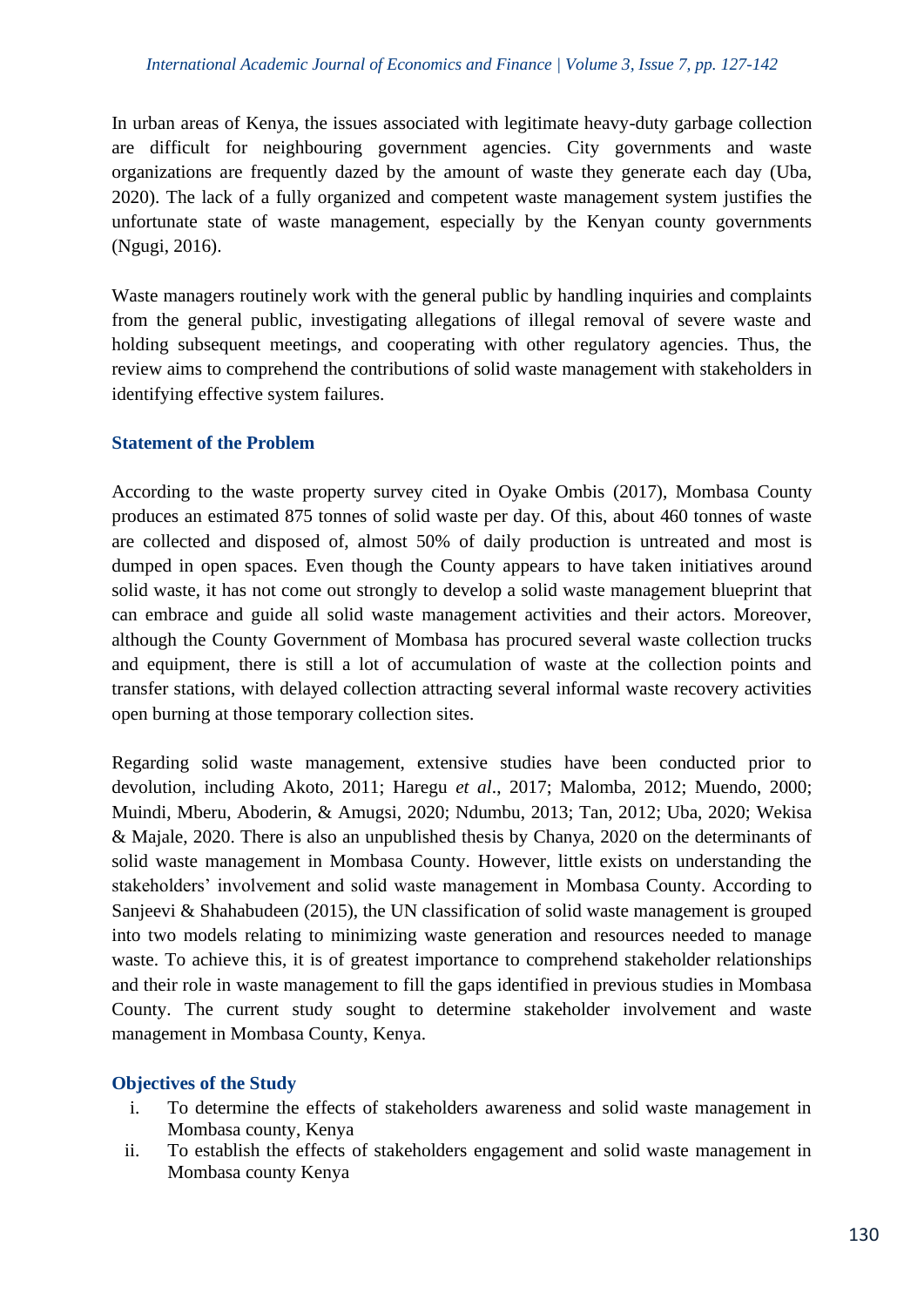## **LITERATURE REVIEW**

#### **Theoretical Framework**

#### **Stakeholders Theory**

The development of stakeholder theory has primarily contributed to the achievements of Freeman & Cavusgil (1984) and has since become an integral part of business theory (Matten & Crane, 2005). Stakeholder theory seeks to map many interests in order to determine and balance tasks. As you can see from this structure, the association also needs the support and support of its partners to continue its presence. The key suggestion is that rather than essentially trying to increase the wealth of shareholders, the interests and prosperity of the "other" parties recognized as partners should also be promoted.

Donaldson & Preston (1995) characterize deals with stakeholder theory into three branches: descriptive (how associations work), normative (how associations work), and instrumental (execution). Stakeholder theory is used to describe the qualities of the association, including its disposition, how supervisors see issues such as partner involvement, and recognition of the interests of managers and leaders' partners.

Instrumental View seeks to describe an association that manages stakeholder interests (in terms of usefulness and development) to extend stakeholder capabilities. The regulatory basis for the partner hypothesis suggests that managers need to consider the interests of individuals interested in the association. It is argued in the industry that the interests of a partner have intrinsic value and that the perspective of the partner needs to be considered. Therefore, the association should consider all partners who have an ethical interest in its activities, but they may be considered to have little impact (Zarina, 2011).

The current review uses descriptive classification to review stakeholder theory. The researcher strives to portray executive behaviour in dealing with different stakeholders: how public sector directors act in partner engagement exercises. This study considers stakeholder theory to be "widely controlled" (Friedman & Miles, 2006, p. 29) When considering perspectives, designs, and practices that establish stakeholder control.

As per Donaldson and Preston (1995), "stakeholder management simultaneously considers the true interests of individual adaptive partners, based on both authoritative design and general agreement in order-related directions as an important quality" (p. 67). This is in addition to the fact that line managers need to make decisions about partner maintenance practices, as well as partner meetings to deal with association activities or the introduction of training with central associations.

This recommendation is endorsed by Frooman (1999) and assesses stakeholder behaviour as regulators need to address their assumptions and determine stakeholder impact to act in the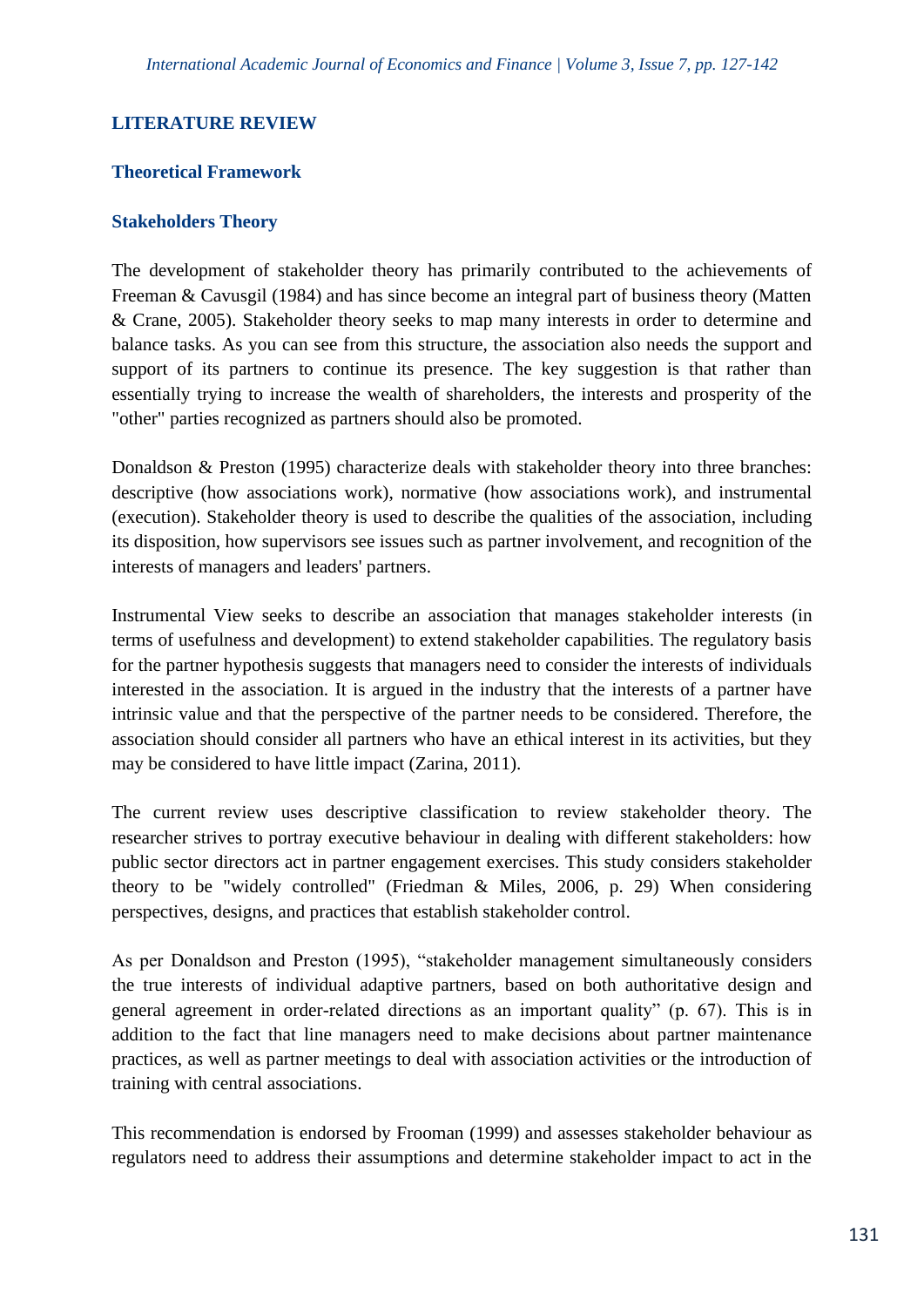same way. It states that doing is just as important. Therefore, assessing their views on the practices and engagements of both managers and stakeholder leaders provides a complete description of partner engagement practiced in the public domain and provides stronger partner relationships and management. In return, practices that are important for promoting stakeholder theory are accepted (Friedman and Miles, 2006).

## **Stakeholders Awareness and solid waste management**

Knowledge level is a significant variable in advancing natural exercises like waste administration and minimization (Zarina, 2011). Many researchers agree on the importance of data dissemination in promoting useful waste management (Anierobi & Efobi, 2013; Ombaba et. al., 2014; Tseng, Bui, and Lim, 2021; Wee, Abas, Mohamed, Chen, and Zainal, 2017) can use human-acquired data to guide decisions from a variety of potential activities (Muhamad & Wee, 2016).

Ombaba et al. (2014) underline the significance of data idealist and accuracy through continuous and useful updates and the reliability of data providers. Various researchers claim that simple placement of data is flawed because it doesn't really lead to good informed decisions (as mentioned in Owens, 2000; Selman, 2000, Zarina, 2011). The transmission of relevant and appropriate data is undeniable and is important in providing information to the general public (Ioannidis et al., 2014). By using the ward heads' as, the closest administration building to the population, the district government must play a fundamental role in educating, mobilizing, and promoting manageable turns.

Partner awareness of the tasks to be accomplished can have a significant impact on your investment. Partners need to embrace their perspective throughout the execution phase of the enterprise so that all interests are properly considered. In addition, mindfulness helps elaborate gatherings overcome obstacles such as misjudgement of the project/activity, allowing partners to camouflage radical improvement projects (Okuthe, 2019). Numerous researches have established the core of mindfulness creation in PM & E and the various steps of organizational execution. In Ghana, a review of partner investments in monitoring and assessing local collection projects showed only a small contribution, despite some premium in maintaining ventures by local individuals (Sulemana, Musah, & Simon, 2018).

Waste disposers need to communicate using a variety of media, including the increasingly important web-based media. State-of-the-art waste companies use dedicated staff for communication exercises (Zarina, 2011). Communication staff are specialists in communication and preparation. Nonetheless, the communication team includes additional natural subject matter experts, and two skills are expected to achieve the expected goals. Applicable encounters show that communication advances are fundamental to transcending normal communication and overcoming the limitations of normal communication, using traditional imaginative methods and tools. For example, in the Helsinki area, HSY focuses on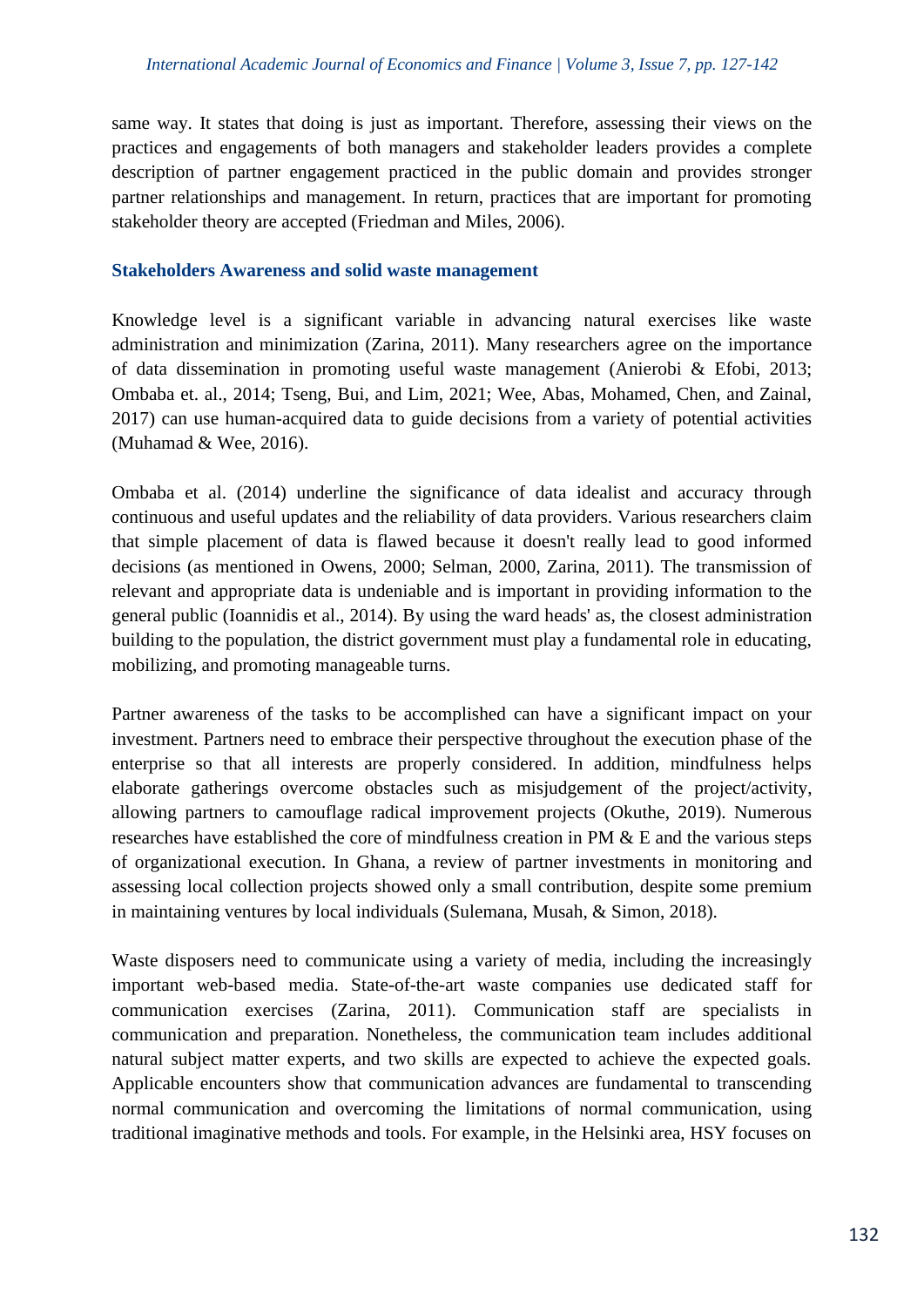waste reduction, waste consolidation, detour economics, and other ingenious ways to set up open doors for sharing in schools and childcare (Marciano & Fiorelli, 2021).

## **Stakeholders Engagement and solid waste management**

Stakeholder engagement is constant in which people who might be impacted by the affiliation's choices, or who might impact the execution of those choices, become associated with the powerful cooperation itself (Romano et al., 2021). Indeed, stakeholders may support or disagree with the decision and, as a result, agree on the success or disappointment of implementing the procedure, obligation, or related development. They can impact waste manager and regional integration by supporting or opposing decisions on assortment strategies such as waste reduction projects, door-to-door visits, source isolation, and implementation of tariff setting technologies (Aljaradin, Persson, AlItawi, 2011).

In providing public services, stakeholders have long-term important waste, such as setting up treatment offices in the areas where they live and work, and setting up various decisionmaking systems (i.e. doors) affected by management decisions. Therefore, it should be involved and considered (i.e. house to house or street bins). The region's negative relevance to recognizing the status of waste treatment facilities, such as Not In My Backyard (NIMBY), is demonstrated by both current and past prolific anti-establishment missions (Romano et al., 2021). In addition, shortcomings and failures in programming and handling municipal waste support affect partners through the obligation to reflect those mistakes and slip-ups, in addition to the inevitable legal compliance (Zarina, 2011).

Formal stakeholder consultations complement a wide range of communication with partners through numerous opportunities to meet, share ideas and discuss. As shown in the contextual analysis of Contalina & Capannoli, executives and legislators such as mayors or aldermen meet directly with residents and stakeholders to clarify agreed progress and set goals to be achieved. Explain and open the door to extended management to reduce the impact on the environment. Create new positions and social open doors, such as through reuse hubs, monitored by local and waste disposal companies (Romano et al., 2021).

Municipalities and waste companies that want to increase reuse and reduce waste generation are making great efforts to engage stakeholders through communication and training. Communication is essential for: Educating residents about local goals and missions, major waste management plans encourage individuals to reduce waste and increase reuse, and for people and businesses to best separate waste at their sources. Identify the most capable methods and identify them from the home-encourage residents' awareness of the assortment of homes and waste issues (Pallot, 1992; Frooman, 1999).

A study in Ghana stated that 55% of the respondents across cities felt that generators, assemblies, and the government should collectively pay communal collection costs. Only 13% of visiting respondents and 4% of respondents who were part of the community collection thought that only producers should pay, and 39% said Congress should pay the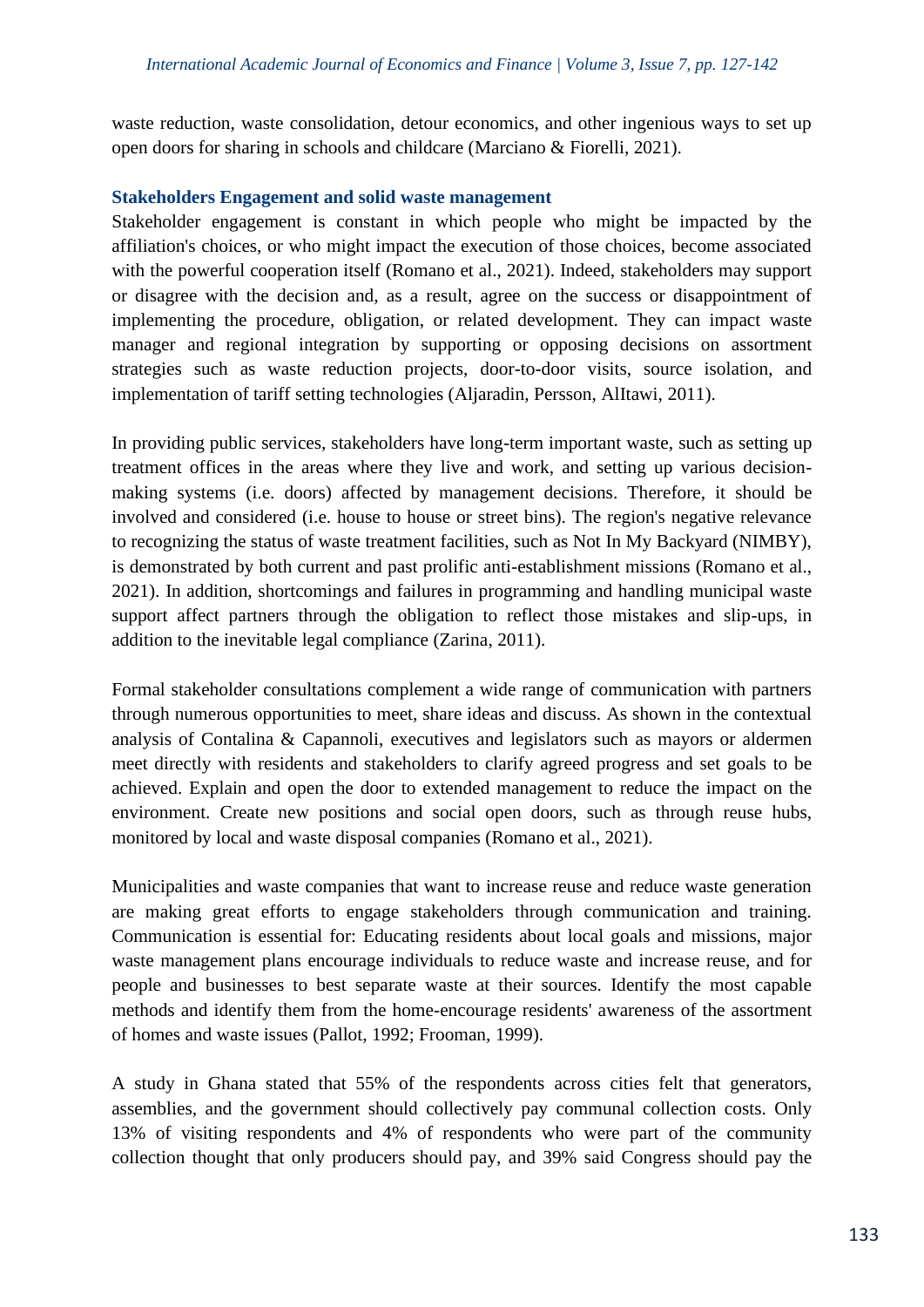collection costs. This requires better family involvement and accountability for performance to ensure better user responsiveness. This will educate households about the financial burden of Congress and the urgent need to pay to improve services (Oduro Kwarteng & Van Dijk, 2013). Waste management accounts for the majority of the municipal budget's total recurring budget (Marshall & Farahbakhsh, 2013). Local governments usually struggle to provide excellent and reliable services (Oduro Kwarteng & Van Dijk, 2013).

Economic factors affecting the performance of solid waste firms are closely linked to economic development. Economic and industrial development enables more funding for waste management and brings about sustainability (Murumbutsa et al., 2015). However, developing countries often struggle with funding and poor industrial development leading to unsustainable waste management (Henry et al., 2006). Currently, developing countries lack the necessary industries to push the solid waste management agenda forward, as evidenced by the lack of equipment and spare parts manufacturing at the local levels (Julius et al., 2017). Implementing changes towards efficiency is a hard process for county governments in developing countries. Investment demand far outweighs funding accessible from the budgets. With the ever-increasing waste generated, the challenge is implementing sound environmentally friendly policies to match this growth (Ngugi, 2016).

## *Conceptual Framework*



## **RESEARCH METHODOLOGY**

The research study employed a descriptive research design. This type of study design focuses on naturally occurring phenomena and allows researchers to collect detailed information that may be quantitative or qualitative in nature (Creswell, 2017; Mugenda & Mugenda, 2008). The county is situated in the waterfront locale of Kenya. It is located between longitudes 39039' 48.92" E and scopes - 40 03' 16.78" S. The region covers 294.7 km2, of which 65km2 is the water mass. The area neighbours Kwale toward the South, Kilifi toward the North, and the Indian Ocean toward the East. A target population of 378,422 households (Kenya National Bureau of Statistics [KNBS], 2019), 40 private solid waste firms, and 30 employees from the Department of Environment, Waste Management and Energy of the County Government Mombasa. The study used a zoom meeting for the interview to departmental managers and Miji Bora technocrats involved in solid waste management in Mombasa County. The sample size was 204 respondents of household heads in Mombasa County. This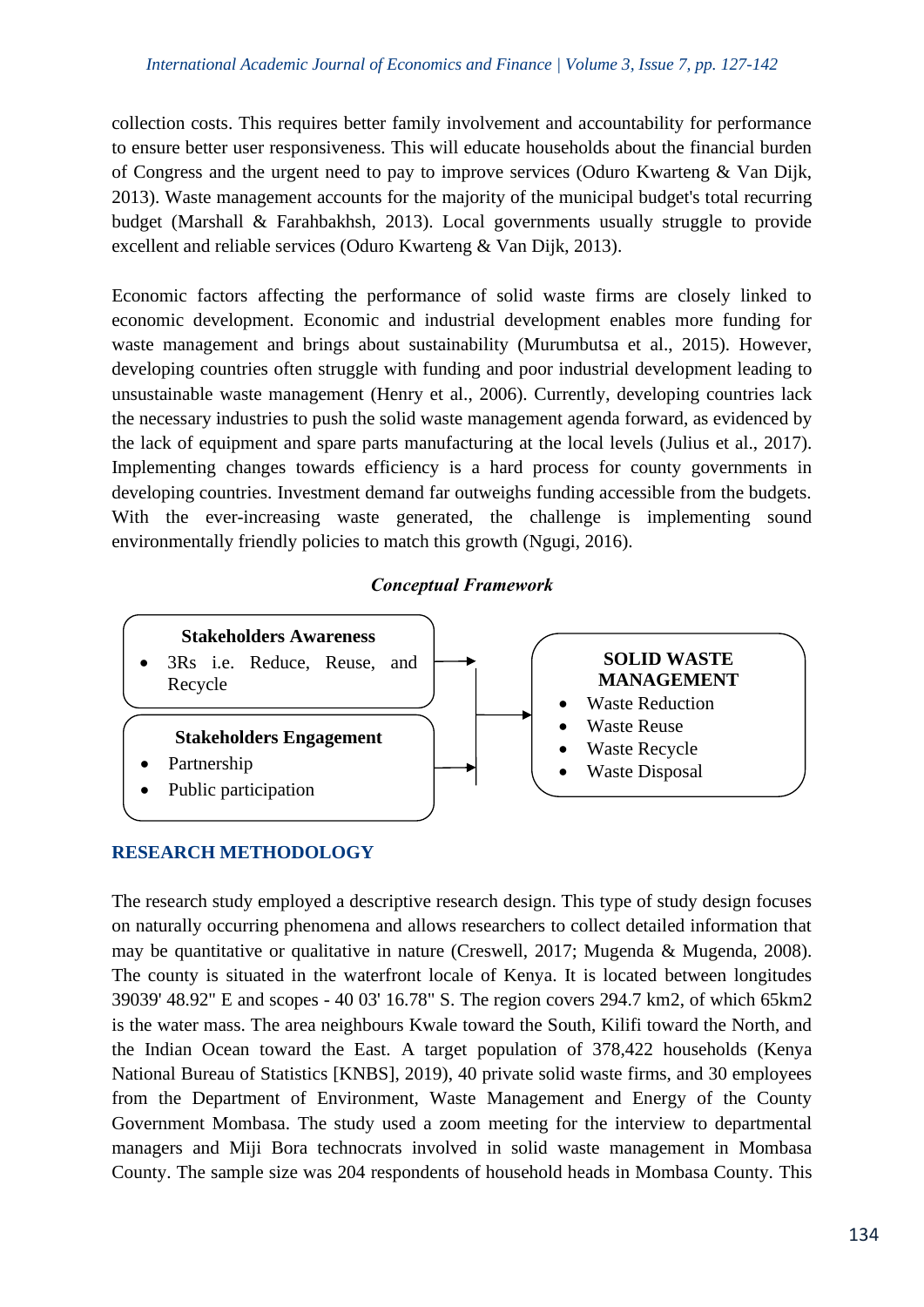study incorporated a stratified cluster sampling technique. A household approach was used that factored the socio-economic conditions, level of waste generation, the sub-county administration units and the demographic details of a region. Thus, the study utilised a twostage cluster sampling within the strata of waste generators and waste managers in Mombasa County for the period of 4 weeks. The questionnaires and interview schedule were utilized to gather primary data. The interview guide comprised of Department of Environment Solid Waste Managers and Miji Bora Technocrats. The interview was conducted via a schedule zoom meeting and recorded. Pretesting was done at Kisauni Constituency to test the questionnaire. A 10% of sample size was used. The data collected through the survey was first checked for compliance and then coded, categorized and analysed using SPSS version 26.0. Descriptive statistics down to rate and frequency are provided to understand the quality of the factors investigated.

# **RESEARCH FINDINGS**

## **Introduction**

A response rate of 77.4% was achieved. The gender of respondents to the study was mainly male 165 (68.8%). This could be attributed to the fact that the majority of households have men as the major decision makers, and therefore household heads. On the solid waste CBO's there were also more males as compared to females who participated in this study. This was contrary to a study conducted by Wut et al., (2021) on whether gender mattered on waste management behaviour where males were 35.6% and females were 64.4%.

Out of the total respondents, it was found that 99 (41.5%) had attained a secondary level of education, 84 (35%) were college level, 29 (12%) had university education, 23 (9.5%) had not attended formal education but instead had been to an informal religious education set up. while 5 (2%) had primary level of education. This is illustrative that the participants had at least some form of knowledge and understanding on the solid waste management and their role as stakeholders.

On marital status, 190 (79.5%) participants were married, 25 (10.5%) separated, 19 (8%) single/never married and 6 (2%) widowed. 119(49.6%) of participators were engaged in informal business set up, 70(29.2%) were in formal business, 30(12.5%) were formally employed and 21(8.7%) were in informal employment. The locales covered were Jomvu (Jomvu Kuu, Magongo) 31(15.5%), Kisauni (Mwakirunge, Mtopanga) 33(16.5%), Nyali (Frere town, Ziwa la Ng'ombe, Mkomani) 48(24%), Likoni (Mtongwe, Shika Adabu) 42(21%) and Mvita (Tudor, Ganjoni) 46(23%).

The average age of the respondents in this study was  $40\pm15$  years. Most respondents were of youthful of the age of 33 years. The youngest was 21 years and the oldest was 85 years. The age is representative enough to understand the waste management practice across different ages.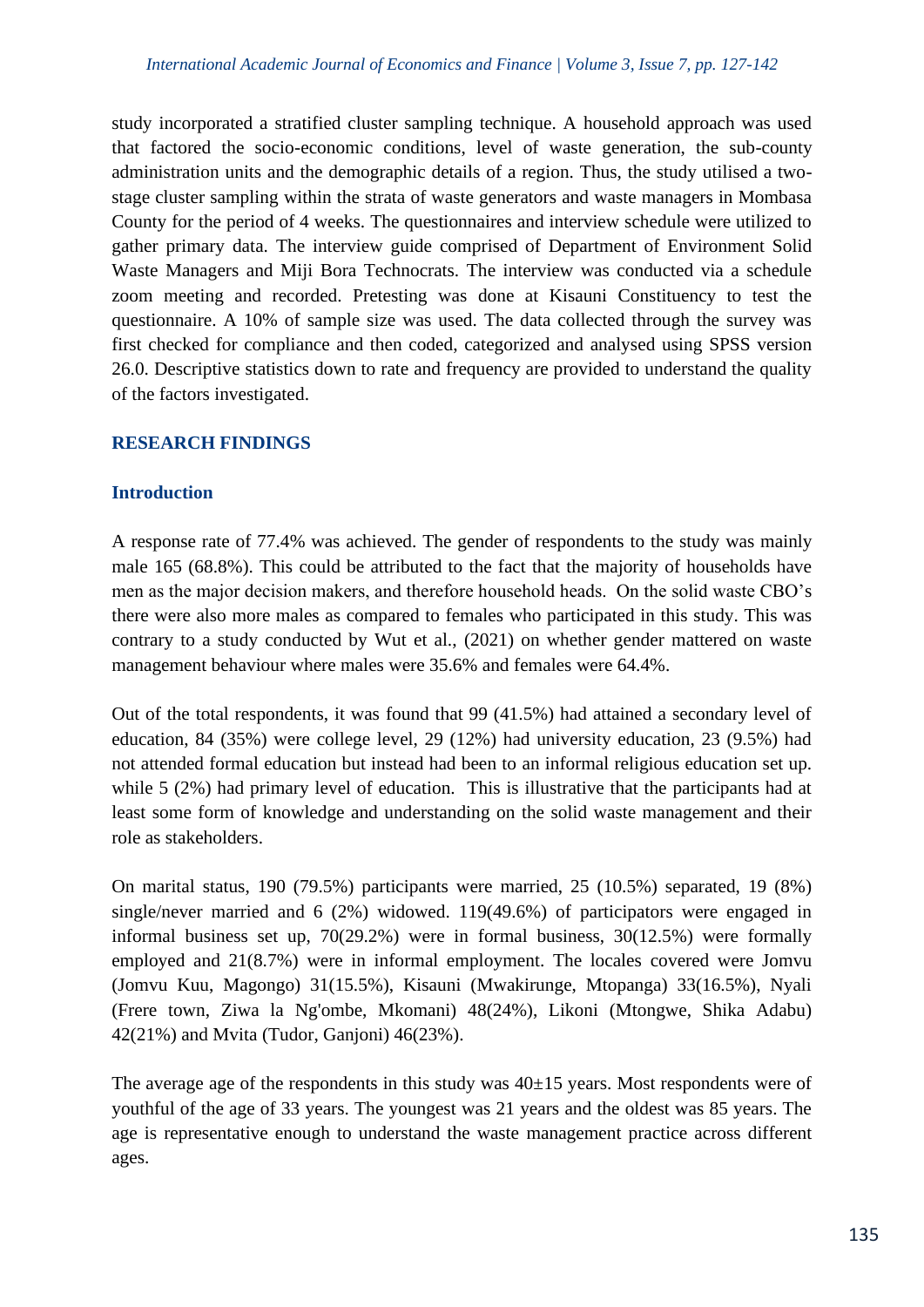The waste collection service and amount charged was majorly accepted in most households where a community approach was adhered in promoting compliance. Although a few households were found not to comply the role of the community could not be downplayed where they were involved in bringing order.

#### **Stakeholders Awareness and Solid Waste Management**

According to table 4.5, 71.7% (n=172) respondents did not firmly believe that waste segregation was an important part of life to protect the environment and enhance effective solid waste management. It had a mean of 3.48 and SD=1.536. Moreover, majority 88.3% ( $n=212$ ) affirmed that it was sensible for them to protect the environment even if others were not doing the practice. This had a mean of 4.07 and SD=1.111. On the question whether waste segregation would improve the quality of the environment, majority were aware of the practice 85%(n=204).

On awareness on waste reduction, the study found out that majority  $70\%$  (n=168) were conversant on waste reduction and asserted that potentially materials that majorly contribute to trash should be reduced with a mean of 3.75, SD=1.269. The respondents also strongly agreed that reduction of waste could create a good environment for future generations 77.5% (n=186), mean of 4.24, SD=1.035.

On waste reuse the study sought to find the awareness level and the motivation of the water reuse. Most of the respondents reused the items as a way of saving money and merely in avoiding garbage,  $80\%$  (n=192), with a mean of 4,20 and SD=0.834. Moreover, the respondent's motivation to reuse was also as a result of saving of energy that saved some costs 55%(n=132). This could be as a result for tough economic times that encourages one to save some money whenever necessary. Promotion of reusable products should be enhanced  $78.3\%$ (n=188), with a mean of 4.04, SD=1.131. But the majority did not select products based on their reusability.  $53.3\%$  (n=128), mean of 3.01, SD=1.618. This could have been as result of lack of awareness of reusable indicators or marks on products or lack of concern. But the study, was limited in scope by understanding the reason for not checking.

Waste recycling was assessed by three indicators, on whether the respondents understood it reduces pollution, it could save some money and whether it is time intensive. On the three, it was better understood that recycling reduced pollution by a majority 75% (n=180).

In the entire of Mombasa County, kerbside collection method is the current adopted method of waste collection service. Waste is thereby deposited in various transfer station and the County Government collects the waste to deposit it in Mwakirunge or Shonda dumpsites. But participants were aware of the effects of the transfer stations and would recommend adoption of waste bins for waste bins in majority of the areas 78.3%(n=188), Mean score of 4.06 and SD=1.256. To enhance appropriate waste disposal of generated waste majority stated that the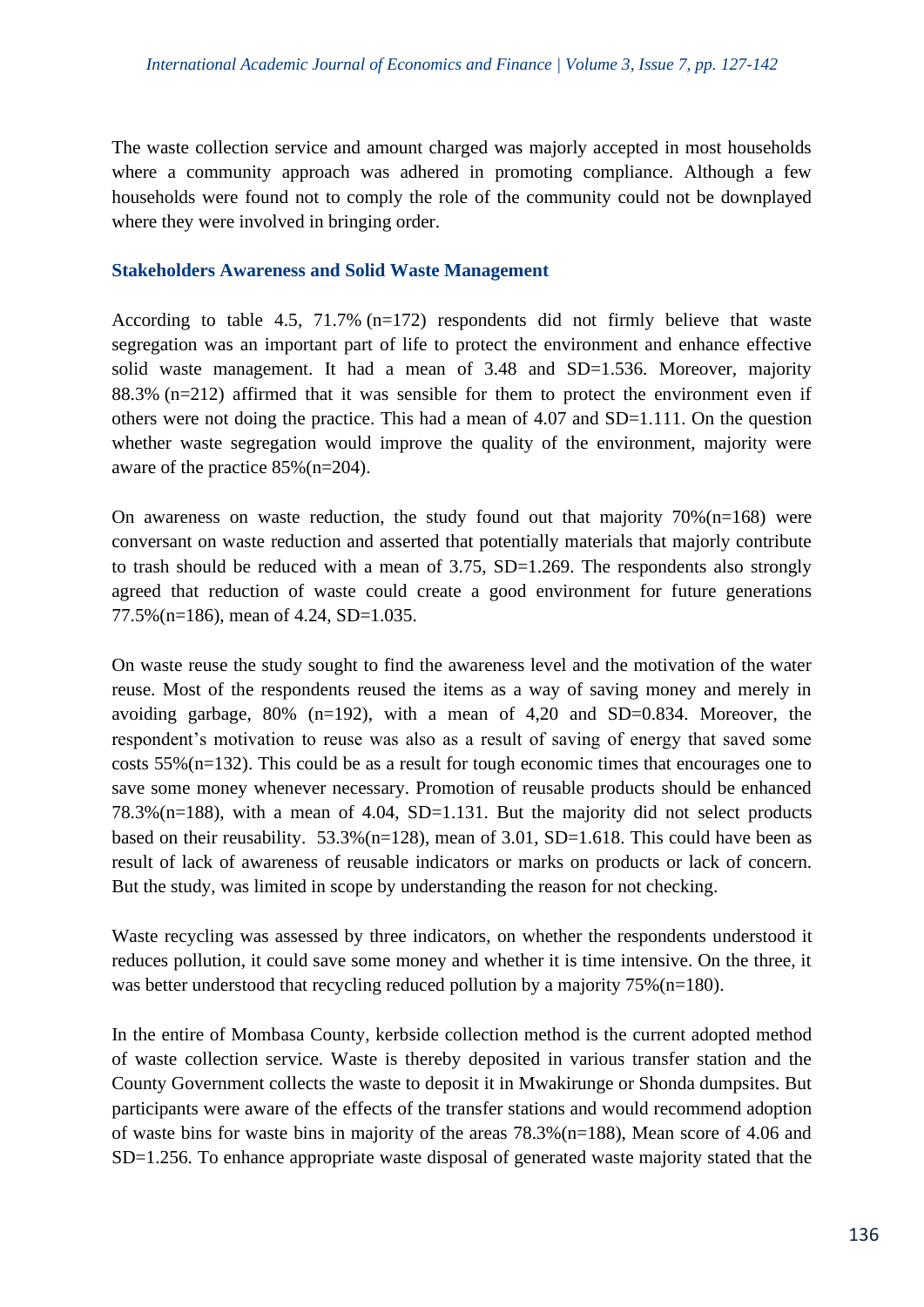activity should be conducted daily 78.3%(n=188), Mean score of 4.17 and SD=0.997. Nonetheless, the respondents affirmed that before waste disposal the item label is to be checked to address the environmental issues 57.5%(n=138), Mean score of 3.57 and SD=1.246.

Nnaji (2015) and Šedová (2016) attribute illegal dumping to households and residential areas since they provide a large share of SW. Dumping occurs when there is a combination of ignorance and a negative attitude in SWM (Serge Kubanza & Simatele, 2020). However, according to Banerjee & Sarkhel (2020), they are aware but unwilling to comply with SWM services, resulting in self-incineration (Douti et al., 2017). Whether they are aware or not in the SWM system is most important based on their strategic position as they hold attribute of power in determining the destination of products between recycling and dumping (Zohoori & Ghani, 2017).

Environmental knowledge among the respondents was not adequate enough in understanding that waste segregation was an important aspect in reduction of open spaces  $53.3\%$  (n=128), Mean of 3.55, SD=1.1141. Divergently, they understood the detrimental effects to the ecosystem 70%(n=168), Mean of 4.02, SD=1.019 and kitchen waste could be composted for manure 56.7% (n=136), Mean of 3.55, SD=1.571.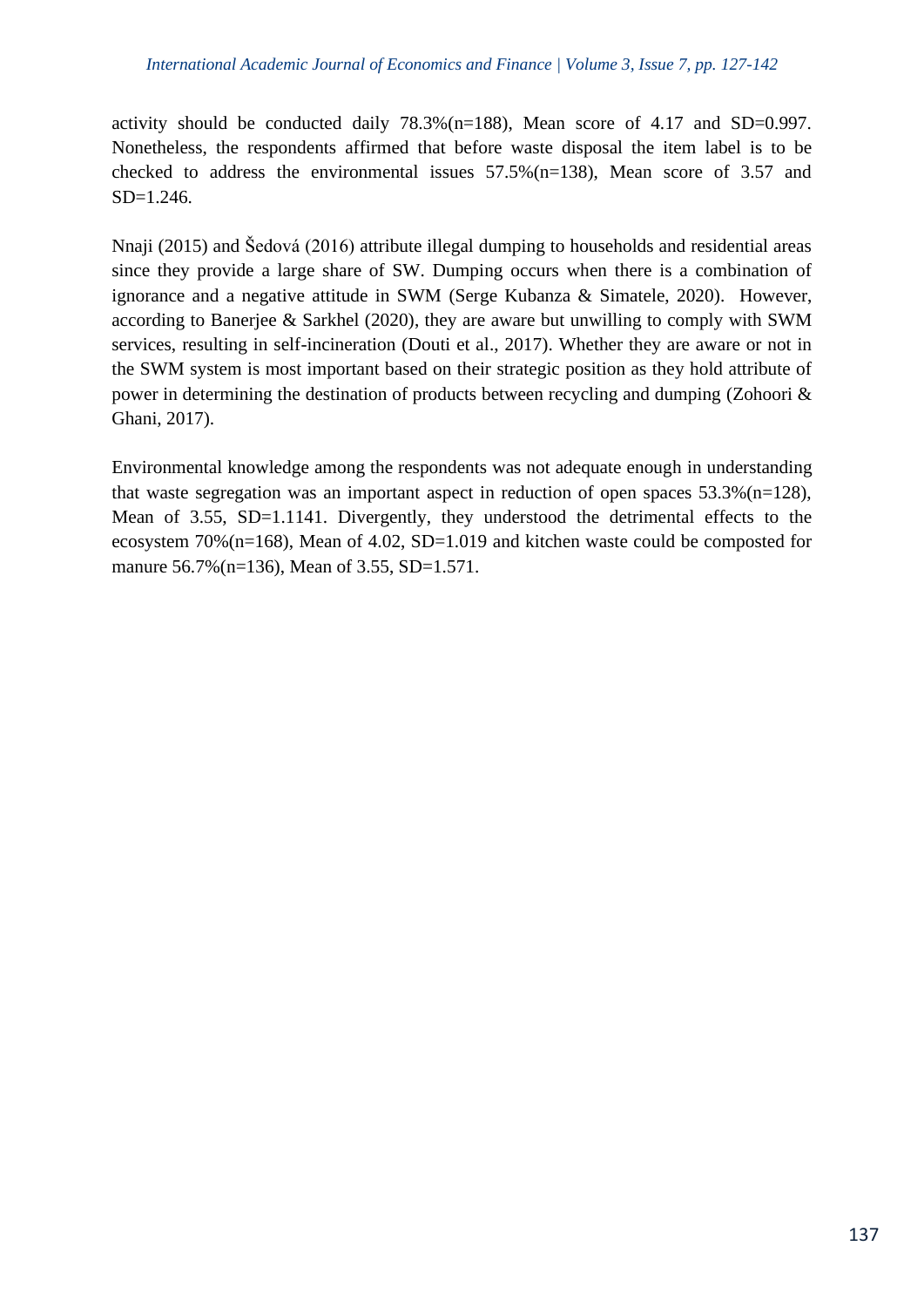|                                                                                                                                       | <b>SA</b>              | $\mathbf{A}$         | N        | D        | SD       | Mean | Std.<br>Dev | Out<br>put |  |
|---------------------------------------------------------------------------------------------------------------------------------------|------------------------|----------------------|----------|----------|----------|------|-------------|------------|--|
| <b>Solid Waste Management</b>                                                                                                         |                        |                      |          |          |          |      |             |            |  |
| i. Nothing is more important in life                                                                                                  | 46(19.2)               | 22(9.2)              | 36(15.0) | 44(18.3) | 92(38.3) | 3.48 | 1.536       | 2          |  |
| segregating wastes<br>than<br>to<br>protect the environment.                                                                          |                        |                      |          |          |          |      |             |            |  |
| ii. It makes sense for me to do<br>everything<br>to<br>protect<br>the<br>environment even though other<br>people do not do the same.  | 116(48.3)              | 58(24.2)             | 38(15.8) | 22(9.2)  | 6(2.5)   | 4.07 | 1.111       | 4          |  |
| iii. Waste separation activities will<br>improve environmental quality.                                                               | 82(34.2)               | 76(31.7)             | 46(19.2) | 20(8.3)  | 16(6.7)  | 3.78 | 1.194       | 4          |  |
|                                                                                                                                       | <b>Waste Reduction</b> |                      |          |          |          |      |             |            |  |
|                                                                                                                                       |                        |                      |          |          |          |      |             |            |  |
| i. The use of materials that could<br>potentially be trash should be<br>reduced.                                                      | 88(36.7)               | 80(33.3)             | 26(10.8) | 24(10.0) | 22(9.2)  | 3.75 | 1.269       | 4          |  |
| ii. Waste reduction creates a better<br>environment<br>for<br>future<br>generations.                                                  | 138(57.5)              | 48(20.0)             | 28(11.7) | 26(10.8) | 0(0)     | 4.24 | 1.035       | 5          |  |
|                                                                                                                                       |                        | <b>Waste Reuse</b>   |          |          |          |      |             |            |  |
| i. I like reusing items to avoid<br>garbage.                                                                                          | 78(32.5)               | 78(32.5)             | 46(19.2) | 24(10.0) | 14(5.8)  | 3.76 | 1.179       | 4          |  |
| ii. Reusing an item saves money.                                                                                                      | 104(43.3)              | 88(36.7)             | 40(16.7) | 8(3.3)   | 0(0)     | 4.20 | 0.834       | 4          |  |
| iii. It is my custom to reuse items to<br>save energy.                                                                                | 52(21.7)               | 80(33.3)             | 64(26.7) | 32(13.3) | 12(5.0)  | 3.53 | 1.120       | 4          |  |
| iv. I look for products with reusable<br>packaging.                                                                                   | 64(26.7)               | 48(20.0)             | 28(11.7) | 26(10.8) | 74(30.8) | 3.01 | 1.618       | 3          |  |
| v. Products which can be used<br>again and again should be<br>promoted.                                                               | 104(43.3)              | 84(35.0)             | 22(9.2)  | 18(7.5)  | 12(5.0)  | 4.04 | 1.131       | 4          |  |
|                                                                                                                                       |                        | <b>Waste Recycle</b> |          |          |          |      |             |            |  |
| i. Recycling will reduce pollution.                                                                                                   | 116(48.3)              | 64(26.7)             | 28(11.7) | 14(5.8)  | 18(7.5)  | 4.03 | 1.230       | 4          |  |
| ii. Recycling is important to save<br>energy.                                                                                         | 76(31.7)               | 68(28.3)             | 50(20.8) | 22(9.2)  | 24(10.0) | 3.63 | 1.288       | 4          |  |
| iii. Recycling takes too much time.                                                                                                   | 56(23.3)               | 48(20.0)             | 54(22.5) | 36(15.0) | 46(19.2) | 3.13 | 1.429       | 3          |  |
| <b>Waste Disposal</b>                                                                                                                 |                        |                      |          |          |          |      |             |            |  |
| i. Disposal of wastes should be<br>carried out in respective bins.                                                                    | 120(50.0)              | 68(28.3)             | 20(8.3)  | 10(4.2)  | 22(9.2)  | 4.06 | 1.256       | 4.50       |  |
| ii. Waste disposal should be a daily<br>household activity to maintain<br>good health.                                                | 116(48.3)              | 72(30.0)             | 30(12.5) | 20(8.3)  | 2(0.8)   | 4.17 | 0.997       | 4          |  |
| iii. Checking whether the item can<br>recycled/reused<br>before<br>be<br>disposal is the right way to tackle<br>environmental issues. | 66(27.5)               | 72(30.0)             | 56(23.3) | 24(10.0) | 22(9.2)  | 3.57 | 1.246       | 4          |  |
| <b>Environmental Knowledge</b>                                                                                                        |                        |                      |          |          |          |      |             |            |  |
| i. I know that separation of<br>household wastes reduces open<br>space.                                                               | 68(28.3)               | 44(18.3)             | 90(37.5) | 28(11.7) | 10(4.2)  | 3.55 | 1.141       | 3          |  |
| ii. I know that during the years to<br>come, thousands of species will<br>become non-extinct due to<br>improper waste management      | 98(40.8)               | 70(29.2)             | 56(23.3) | 10(4.2)  | 6(2.5)   | 4.02 | 1.019       | 4          |  |
| iii. I know that kitchen wastes can<br>be used as compost.                                                                            | 82(34.2)               | 54(22.5)             | 18(7.5)  | 36(15.0) | 50(20.8) | 3.34 | 1.571       | 4          |  |

#### **Stakeholders Engagement and Solid Waste Management**

Stakeholders engagement was assessed in terms of respondents' involvement through partnership or through public private partnership. It was overly agreed that engagement of the stakeholders from the community could not just solve the issue of solid waste management but also promote behaviour change amongst the youth 88.3%(n=212), Mean of 4.39,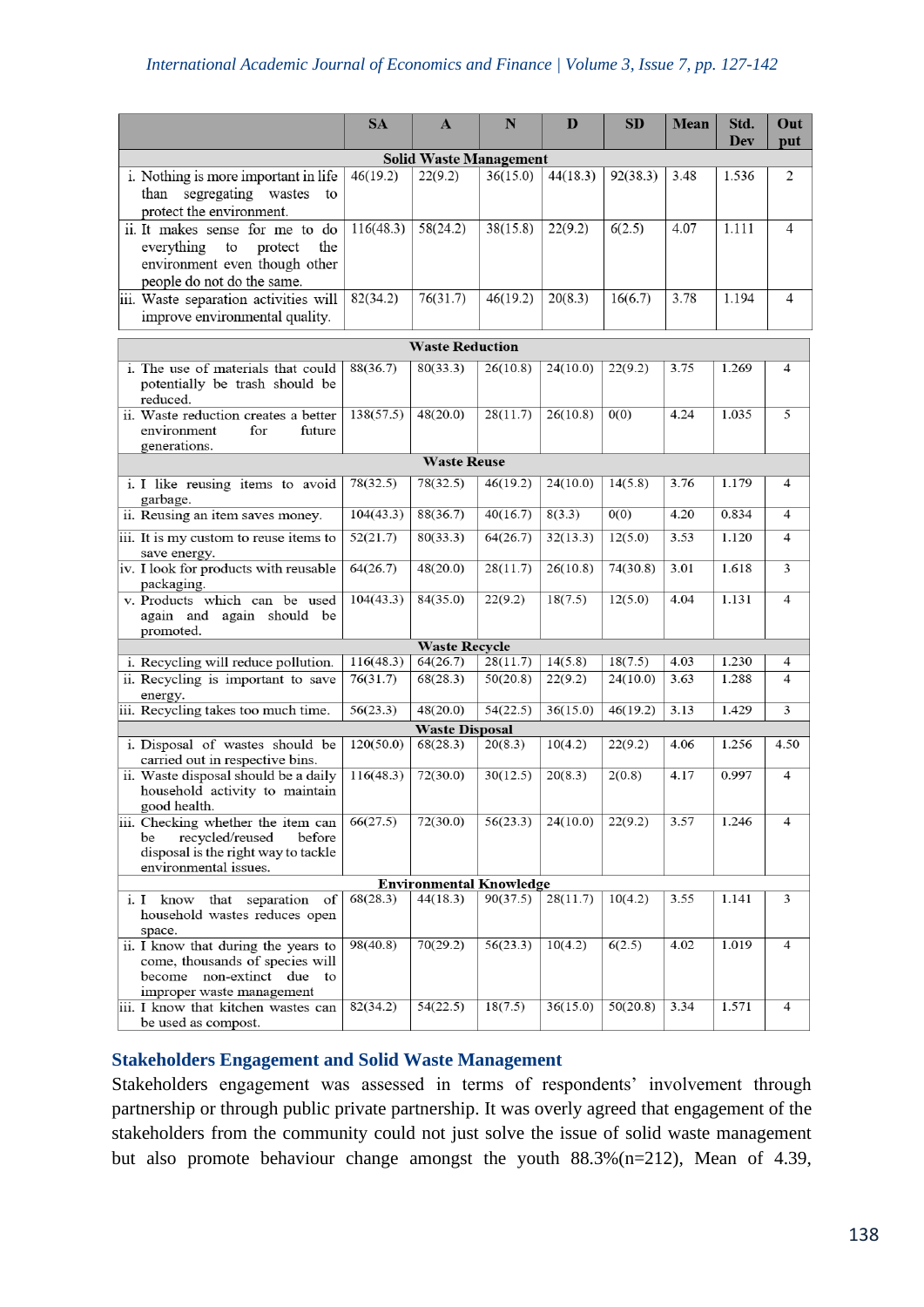SD=0.841. Solid waste management was also unsolvable if there was not goodwill amongst all stakeholders from the government, private sector and the community  $88.3\%$  (n=212), Mean of 4.54, SD=0.764. Moreover, involvement of the community groups is vital in ensuring county environmental quality and effective solid waste management  $86.7\%$  (n=208), Mean of 4.41, SD=0.782.

|                                                                                                                               | <b>SA</b> | A        | N        | D       | <b>SD</b> | Mean | Std.  | Out |
|-------------------------------------------------------------------------------------------------------------------------------|-----------|----------|----------|---------|-----------|------|-------|-----|
|                                                                                                                               |           |          |          |         |           |      | Dev.  | put |
| <b>Community Groups</b>                                                                                                       |           |          |          |         |           |      |       |     |
| i. Community-based<br>initiatives can enhance<br>waste management<br>behaviour among youths.                                  | 136(56.7) | 76(31.7) | 14(5.8)  | 14(5.8) | 0(0)      | 4.39 | 0.841 | 5   |
| ii. Building partnerships with<br>NGOs and the private<br>sector can improve waste<br>management behaviour<br>among citizens. | 164(68.3) | 48(20.0) | 22(9.2)  | 6(2.5)  | 0(0)      | 4.54 | 0.764 | 5   |
| iii. Community group<br>involvement is vital for the<br>environmental quality of<br>the county.                               | 136(56.7) | 72(30.0) | 26(10.8) | 6(2.5)  | 0(0)      | 4.41 | 0.782 |     |

**Table 2: Stakeholders Engagement and Solid Waste Management**

#### **Solid Waste Management**

This was the dependent variable of the study that sought to identify the category of waste products managed and the level of understanding of the individuals. On the type of waste, vast majority did not much care on recycling of household waste in terms of cans, metals, paper, boxes, and single use plastics on the household level 69.2%(n=166), Mean=2.50, SD=1.622. But, on the waste collectors this was a practice barely on the basis of economic gain.

It was also found out that recycling of hard plastics was just some few households and varied by region  $42.5\%$  (n=102), Mean=2.83, SD=1.633. There was also minimal involvement in waste reduction activities  $52.5\%$  (n=126), Mean=3.19, SD=1.586. But, for those who practiced waste reduction activities it was reassuring to them  $47.5\%$  (n=114), Mean=3.18, SD=1.520. Additionally, they were entitled to the responsibility of waste reduction voluntarily  $75\%$  (n=180), Mean=4.06, SD=1.005. Also, all the participants universally agreed that waste disposal in public places angered them 94.2%(n=226), Mean=4.78, SD=1.627.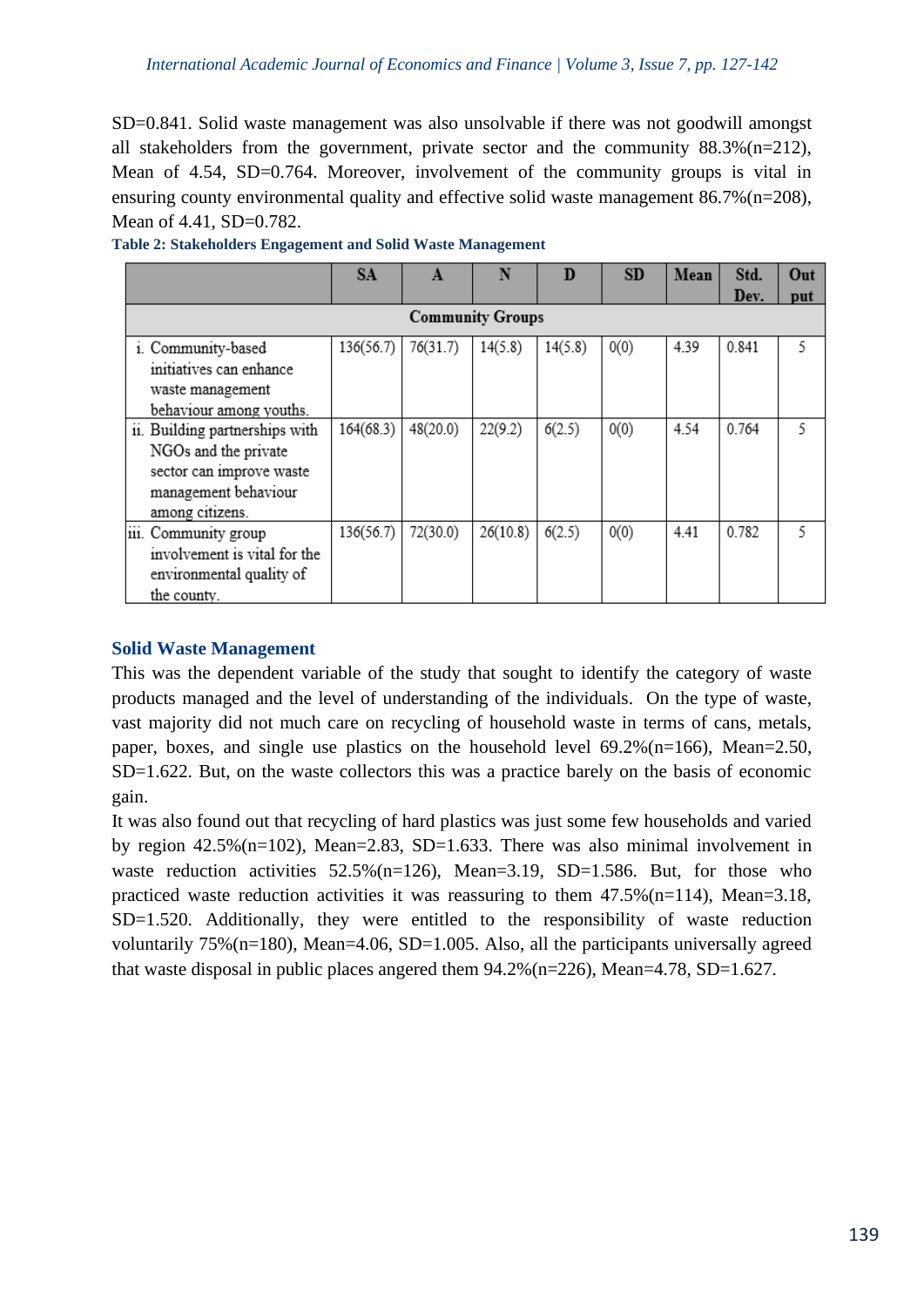#### **Solid waste Management Practices**

|                                                                                                   | <b>SA</b> | $\mathbf{A}$              | N                     | D                     | <b>SD</b>                 | <b>Mea</b>  | Std.                   | Outpu          |
|---------------------------------------------------------------------------------------------------|-----------|---------------------------|-----------------------|-----------------------|---------------------------|-------------|------------------------|----------------|
|                                                                                                   |           |                           |                       |                       |                           | $\mathbf n$ | <b>Dev</b>             | t              |
| <b>Solid</b><br><b>Waste</b><br><b>Manageme</b><br>nt                                             |           |                           |                       |                       |                           |             |                        |                |
| $\mathbf I$<br>have<br>never<br>recycled<br>household wastes                                      | 46(19.2)  | 28(11.7)                  | 8(3.3)                | 42(17.5)              | 116(48.3<br>$\mathcal{E}$ | 2.36        | 1.61<br>$\overline{0}$ | $\overline{2}$ |
| I recycle cans and<br>metals                                                                      | 54(22.5)  | 26(10.8)                  | 8(3.3)                | 42(17.5)              | 110(45.8)                 | 2.47        | 1.65<br>6              | $\overline{2}$ |
| $\mathbf I$<br>recycle<br>paper,<br>boxes                                                         | 50(20.8)  | 38(15.8)                  | 30(12.5)              | 30(12.5)              | 92(38.3)                  | 2.68        | 1.60<br>$\overline{0}$ | $\overline{2}$ |
| recycle<br>hard<br>$\mathbf I$<br>plastics (HDPE)                                                 | 56(23.3)  | 46(19.2)<br>$\lambda$     | 28(11.7)              | 22(9.2)               | 100(41.7<br>$\mathcal{E}$ | 2.83        | 1.63<br>3              | 3              |
| recycle<br>I<br>pet<br>(single)<br>use<br>plastics)                                               | 44(18.3)  | 46(19.2)<br>$\mathcal{E}$ | 24(10.0)<br>$\lambda$ | 26(10.8)<br>$\lambda$ | 88(36.7)                  | 2.62        | 1.60<br>1              | $\overline{2}$ |
| high<br>L<br>have<br>involvement<br>in<br>reduction<br>waste<br>activities.                       | 78(32.5)  | 36(15.0)<br>$\mathcal{E}$ | 38(15.8)              | 30(12.5)              | 58(24.2)                  | 3.19        | 1.58<br>6              | 3              |
| I feel good about<br>myself<br>when<br>I<br>recycle.                                              | 64(26.7)  | 50(20.8)<br>$\mathcal{E}$ | 52(21.7<br>$\lambda$  | 14(5.8)               | 60(25)                    | 3.18        | 1.52<br>$\theta$       | 3              |
| the<br>$\bf{I}$<br>have<br>responsibility<br>to<br>reduce the amount<br>of<br>waste<br>generated. | 98(40.8)  | 82(34.2)<br>$\lambda$     | 42(17.5)<br>$\lambda$ | 12(5.0)               | 6(2.5)                    | 4.06        | 1.00<br>5              | $\overline{4}$ |
| if<br>I feel<br>angry<br>discard<br>others<br>public<br>waste<br>in<br>places.                    | 206(85.8) | 20(8.3)                   | 8(3.3)                | 6(2.5)                | 0(0)                      | 4.78        | 0.62<br>$\overline{7}$ | 5              |

## **CONCLUSION AND RECOMMENDATIONS**

## **Conclusion**

In EU countries, municipal solid waste management is improved by examining impediments of effectiveness. The data driven approach provides a key strength in addressing any hindrances. This study informs the importance of involving the stakeholders in order to achieve effective solid waste management. Policies and strategic plans written in consultation with all the relevant stakeholders will help in improving the current state of solid waste management in Mombasa County. Appropriate laws, regulations and enactment will be on track and operational inefficiencies will be reduced if the stakeholders are involved in the issue of solid waste management.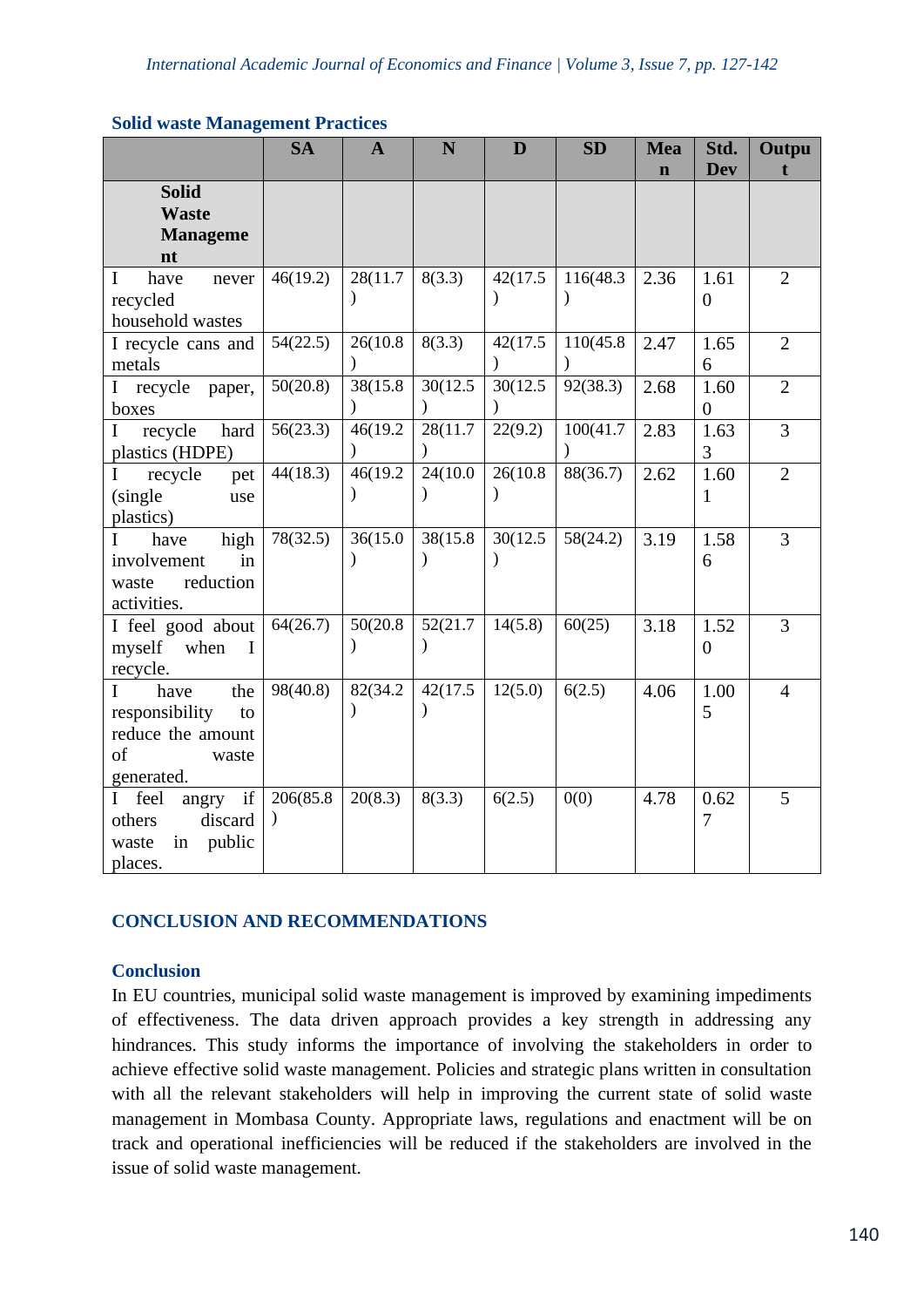## **Recommendations for Policy/Practice**

- i. It is critical that all stakeholders are well informed about the local SWM sector systems from inception. Because they are responsible for waste generation, their cognizance is especially vital when it comes to the location of facilities such as SW transfer stations.
- ii. Conflict of interest and openness: The study involved all the stakeholders participating in waste management. On the policy makers, they view waste collectors/managers as making huge amounts of money. The waste collectors/managers see the policy enforcers/makers as coming up with punitive laws to derail their business enterprises. While, the households feel that the service paid is not rendered efficiently and up to standards. This creates a problem where each stakeholder will do everything at their disposal for them not to be interfered with their way of operation. This, therefore calls for inclusive stakeholders' engagement among formalized the waste collection sector.
- iii. Public participation should be done scientifically, there was deviance where the DoEWE managers had records of doing public participation but the respondents were not aware of such activities. The recruitment of the participants of the solid waste for a should be done randomly to minimize bias and distribute the information equitably. The respondents were willing to be engaged in the County initiatives on the cleanliness of their community. This should be planned in consideration of all the key players per zone/ward.
- iv. Provision of enclosed bins to the communities and stationed at accessible areas.
- v. Incentivize waste to promote behaviour change. Production of trackable bags bearing the codes of the sub-county and provide them freely to residents/waste collectors/waste managers. This is to be able to track the waste segregation practices and waste that lands into disposal site.
- vi. Set up a stakeholder's site where all can be in one platform together with the county officials. This should by the use of smart technology and AI to ensure accountability of the relevant parties and map out illegal waste collectors/managers who are thought of illegally dump waste. This should also ensure collaboration among various stakeholders and share cost in ferrying waste to the dumpsite.

# **REFERENCES**

- Amugsi, D. A., Mwangi, J. N., Haregu, T. N., Aboderin, I., Muindi, K., & Mberu, B. U. (2016). *Solid waste management policies in Urban Africa: Gender and life-course considerations in Nairobi and Mombasa*. *December*, 1–26. http://www.indiaenvironmentportal.org.in/files/file/Solid Waste Management Policies in Urban Africa.pdf
- Banerjee, S., & Sarkhel, P. (2020). Municipal solid waste management, household and local government participation: a cross country analysis. *Journal of Environmental Planning and Management*, *63*(2), 210–235. https://doi.org/10.1080/09640568.2019.1576512
- Creswell, J. W. (2017). *Research Design: Qualitative, Quantitative and Mixed Methods Approaches* (SECOND EDI). SAGE Publications International Educational and Professional Publisher Thousand Oaks.
- Dawda Badgie, Mohd Armi Abu Samah, Latifah Abd Manaf, A. B. M. (2011). Assessment of Municipal Solid Waste Composition in Malaysia:Management, Practice and Challenges. *Journal of Environmental Studies*, *21*(3), 537–547.